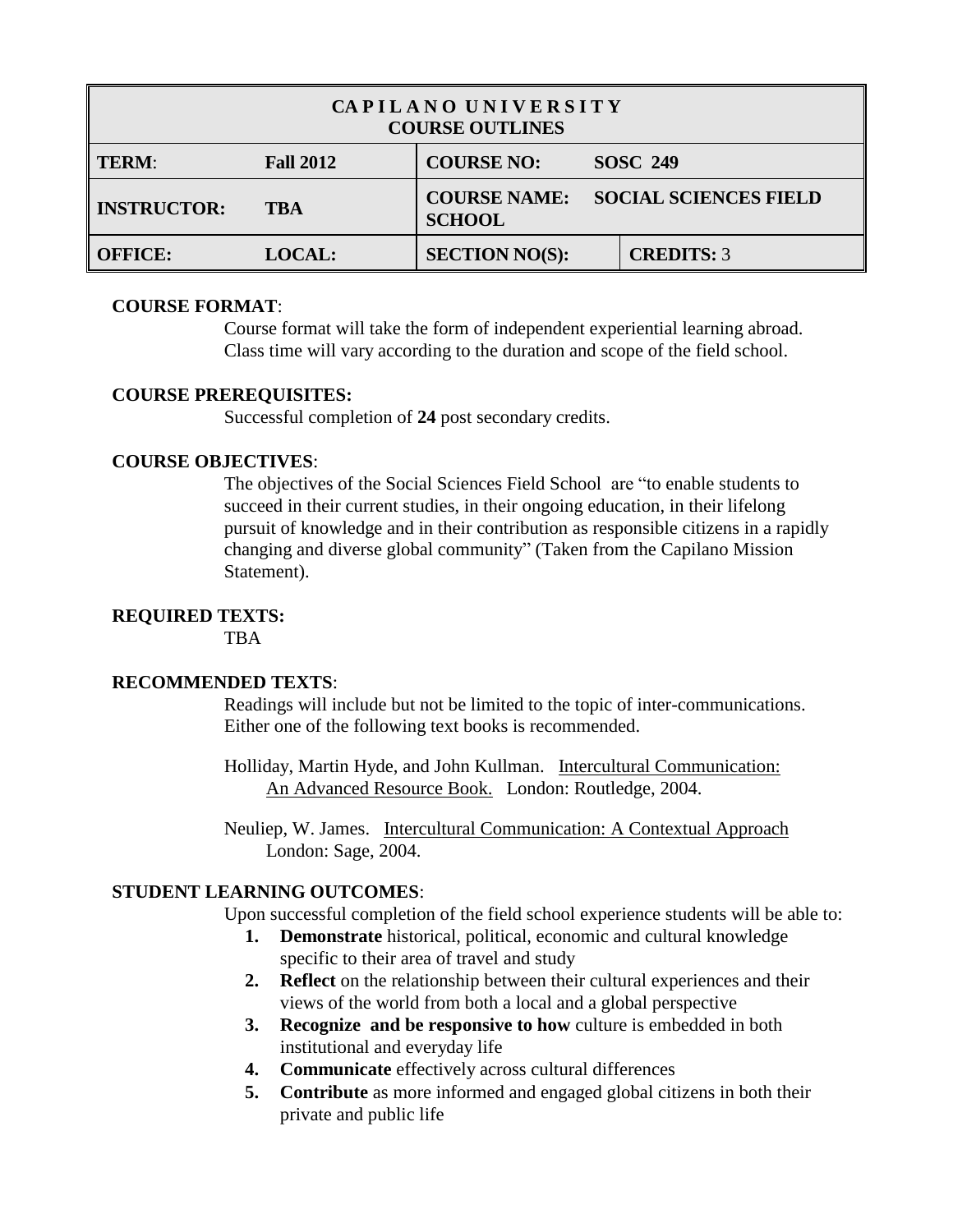### **COURSE CONTENT**:

All courses will include **Pre-Departure, Field School, and De-briefing**  activities however the duration, content and scope of these activities will vary according to the specific goals of different filed school courses.

| <b>ACTIVITY</b>                                                       | LOCATION            |
|-----------------------------------------------------------------------|---------------------|
| Pre-Departure: Orientation and Readings                               | Capilano University |
| Field Work: Formal and or Independent Course Work                     | In the field        |
| De-Briefing: Reflections, Presentations and Handing in<br>Assignments | Capilano University |

### **EVALUATION PROFILE:**

Each field school course will include the following assignments:

| $\mathbf{1}$ | A combination of film and or book reviews x3 | 30%   |
|--------------|----------------------------------------------|-------|
| 2.           | A major research project which may include   |       |
|              | but is not limited to a research paper       | 35%   |
| 3.           | Reflective Journal                           | 35%   |
|              |                                              | 100\% |

### **GRADING PROFILE:**

| $A_1 = 90 - 100\%$ $B_1 = 76 - 79\%$ $C_1 = 64 - 67\%$ $D = 50 - 54\%$ |  |  |
|------------------------------------------------------------------------|--|--|
| $A = 85 - 89$ $B = 72 - 75$ $C = 60 - 63$ $F = 0 - 49$                 |  |  |
| $A = 80 - 84$ $B = 68 - 71$ $C = 55 - 59$                              |  |  |

### **OPERATIONAL DETAILS:**

*Capilano University has policies on Academic Appeals (including appeal of final grades), Student Conduct, Cheating and Plagiarism, Academic Probation and other educational issues. These and other policies are available on the University website.*

| Attendance:               | The instructor considers attendance to be of utmost importance and is<br>required for proper progress in the course.                                            |
|---------------------------|-----------------------------------------------------------------------------------------------------------------------------------------------------------------|
| Late Assignments:         | Papers handed in after the due date will be considered late and will be<br>penalized 20% per week. All papers must be handed to the instructor.                 |
| <b>Incomplete Grades:</b> | Will be given at the discretion of the instructor within the guidelines of<br>University policy, as outlined in the Capilano University Calendar.               |
| English Usage:            | No assignment requiring extensive correction of grammar will be<br>accepted. Any student anticipating problems should drop in to the English<br>Writing Centre. |